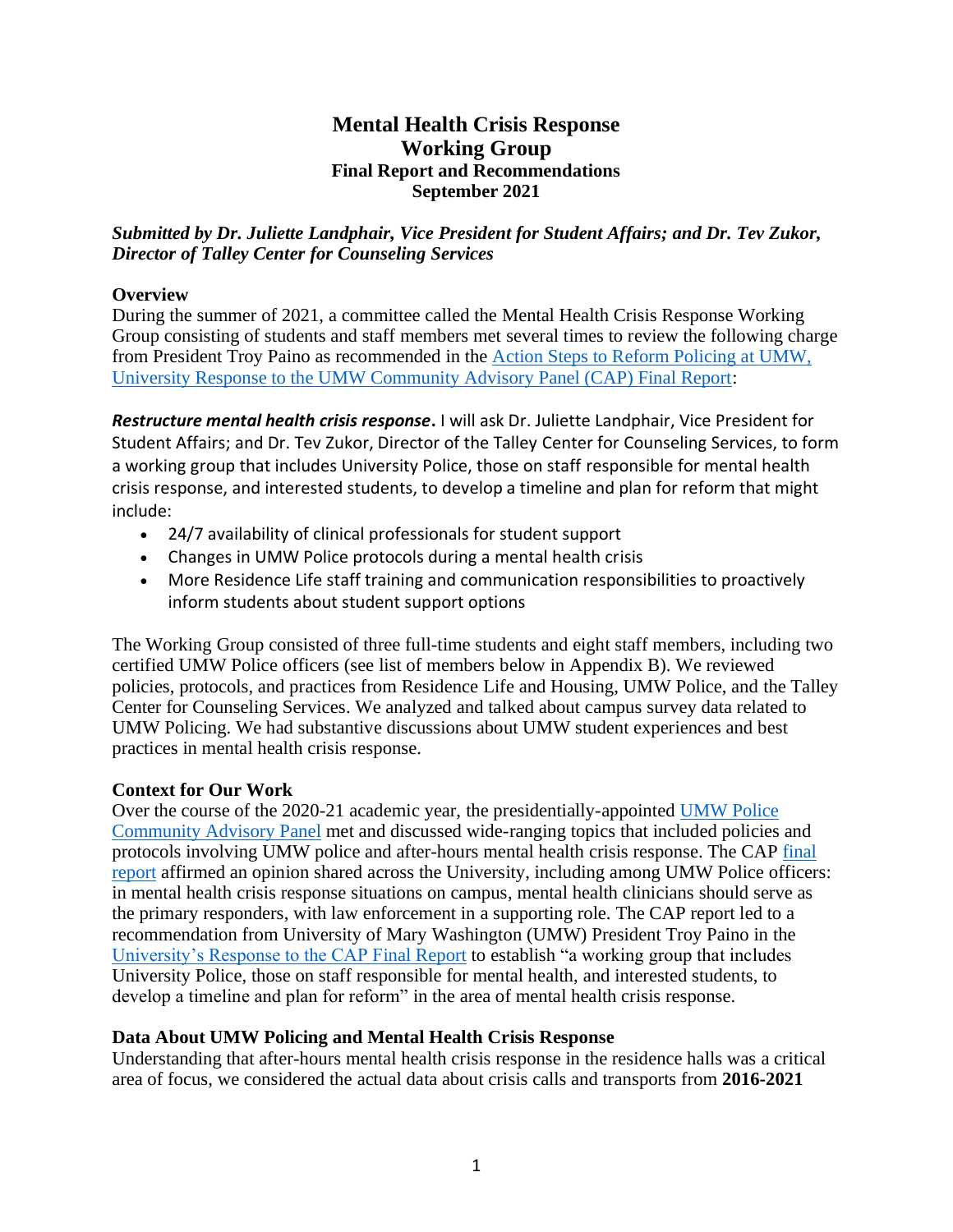involving UMW Police. This data reveals that it is relatively uncommon for UMW Police to be called to assist students in crisis in residence halls.

- **Forty** mental health transports to the hospital by UMW Police (*please note*: unless the student presents a safety risk, the student is not placed in handcuffs as is described in **[University Police Community Advisory Panel](http://www.umw.edu/president/wp-content/uploads/sites/37/2021/03/CAP-Final-Report-3.pdf)** Final Report). Most of these transports happened straight from the Talley Center to the hospital, and the student in crisis went voluntarily.
- **Three** Emergency Custody Orders (ECO); two of the calls were in April 2021 during regular business hours.
- **Twenty-seven** mental health crisis calls, all but six received after 5 p.m..

#### **Our work resulted in these five recommendations:**

- 1) **The University contract with a clinical support services provider to allow for student access to clinical evaluations after hours and during the weekends when the Talley Center is unavailable.** An example of this service, utilized successfully by several Virginia public colleges and universities, is [ProtoCall.](https://protocallservices.com/) These services provide 24/7 access to clinical evaluation and partner with institutions to understand where support is most needed. With this service, students experiencing mental health situations after-hours or over the weekend would have an opportunity to speak with a trained clinician to ensure the best outcome while reducing the decision-making role of UMW Police during after-hours crisis response.
- 2) **Hire a UMW case manager whose responsibilities would include follow up of students referred to off-campus providers.** The Talley Center will sometimes refer students off campus for counseling. Currently, there is no protocol for following up with those students to confirm that they adhered to this referral. This follow-up would best be incorporated into the responsibilities of a case manager, who would be responsible for tracking student concerns in several areas. [Case management](https://library.ncherm.org/library/nabita-library/21652NABITA%20-%20Standards%20for%20Case%20Management.pdf?Expires=1629069850&Signature=ftm~nM3JVGl6ARf9hb4oDjwNKWc61T9cEHgYFGnbrvBXZro8wxZc99i6yk3vZAVO9D8aDhM3hvJkRbvZKNeQRxG8zktWh6nXDPTrd2UNg~eY65pRm-DjdEAEx7jSN72Yrs-L11uHrhapddSVEsk1hqzpP9VtbYQZCAFNM5ozcJx1eE2q0jsPJB-kDOu3THikUtxO-b5PN89giKl1IvzJda7~IW8uSoxqoTA8lvZOrYMySzJMoXy6Vps~WVXqM7uTJmT4BH8t3z~gkprWaK8DexvwcvjBPwEw9s9Y-EvCmPUgi9qwP2b2ltB8iW1aMlWHTUBn45i179nA9gwsEGTUEw__&Key-Pair-Id=APKAJX5BPO7EFIM6Z7SQ) has become a higher education best practice.
- 3) **List trainings on the UMW Police website.** Many students and UMW community members are unaware of the extensive trainings undergone annually by UMW Police officers. For instance, every UMW officer has completed [crisis intervention training.](https://www.citinternational.org/Learn-About-CIT) This recommendation complements recommendation #4 on the [University's Response to the](https://www.umw.edu/president/presidential-committees/umw-police-community-advisory-panel/action-steps-to-reform-policing-at-umw/)  [CAP Final Report;](https://www.umw.edu/president/presidential-committees/umw-police-community-advisory-panel/action-steps-to-reform-policing-at-umw/) that recommendation is that UMW "create a more transparent system of information sharing" on the UMW Police website. Here is an [example](https://police.nd.edu/equity-in-policing/) from Notre Dame.
- 4) **Incorporation of Ongoing Programming and Support for Resident Assistants.** Feedback from Resident Assistants (RAs) reflects that preparing for and responding to mental health crises and their aftermath can affect their own wellbeing. Before the academic year begins, RAs receive extensive training about crisis response called Mental Health First Aid training. In addition to this training, we recommend that Residence Life and Housing partner with other UMW offices (e.g., the Dean of Student Life, Campus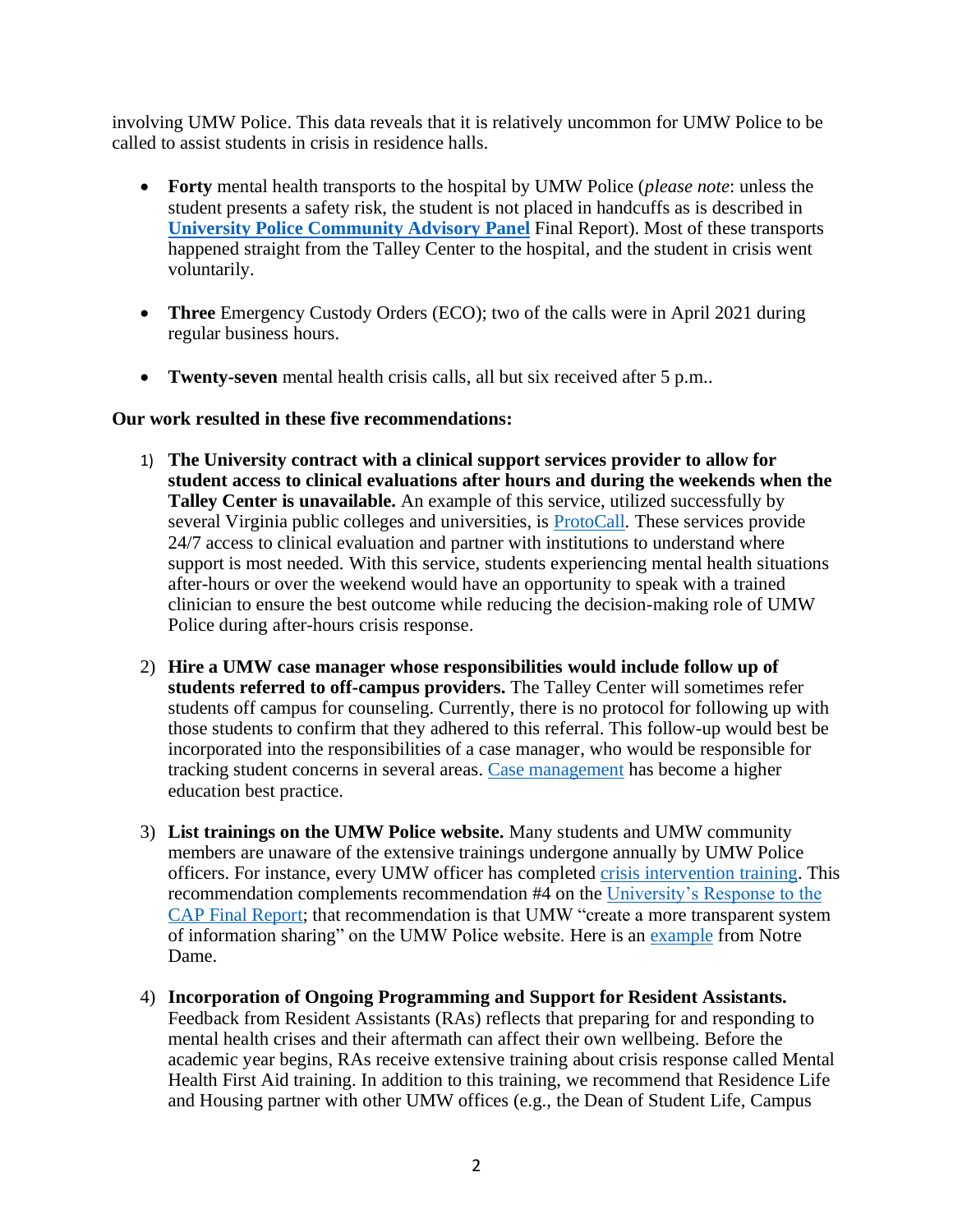Recreation, the Talley Center) to offer programs during the year in support of RA mental health and wellness. These programs might include professional development and teambuilding opportunities.

5) **Mental Health Response Training for the UMW Community.** The Working Group recommends mandatory ["gatekeeper" training](https://sprc.org/sites/default/files/resource-program/GatekeeperMatrix6-21-18_0.pdf) for UMW faculty, staff, and students to provide them with the knowledge and skills to recognize signs of suicidal ideation and other mental health distress so that they can make referrals. Compared to other pubic universities in the Commonwealth of Virginia, UMW has a disproportionate number of students with mental health challenges; this number grew during the pandemic. The pandemic has also demonstrated that issues related to mental health and wellbeing are not limited to students. This suggests that wellness planning is a community priority and should be approached holistically and comprehensively to include all students, faculty, and staff as both responders and participants.

## **Further Considerations**

**Affirmation of Recommendations in the [University Response](https://www.umw.edu/president/presidential-committees/umw-police-community-advisory-panel/action-steps-to-reform-policing-at-umw/) to the CAP Final Report.** The Working Group would also like to affirm recommendations #6 and #7 in the University Response to the CAP Final Report: to create more opportunities for UMW Police to build relationships with UMW community members and to integrate UMW Police more intentionally in the University's efforts towards inclusive excellence. The community policing philosophy espoused by UMW Police intersects well with the University's inclusive excellence goals, and we look forward to seeing the new and ongoing partnerships between and among UMW Police, the James Farmer Multicultural Center, the Chief Diversity Officer's office, Student Activities and Engagement (SAE), the Title IX office, Academic Services and Support, Residence Life and Housing, the University Faculty Council (UFC), the University Staff Council (USC), Human Resources, and other UMW areas for which our academic mission, inclusion, and safety intersect.

**Police Uniforms.** The Working Group spent much time discussing student input regarding police uniforms, particularly full-dress "Class A" uniforms. As the **[University Police](http://www.umw.edu/president/wp-content/uploads/sites/37/2021/03/CAP-Final-Report-3.pdf)  [Community Advisory Panel](http://www.umw.edu/president/wp-content/uploads/sites/37/2021/03/CAP-Final-Report-3.pdf)** Final Report mentions, when UMW Police "present themselves in full uniform, carrying a lethal weapon," it "may elevate the anxiety and fear of a student already in crisis." Other students report that seeing police officers in unform is reassuring, especially in calls involving people or situations that are threatening to the community. While the Working Group decided not to make a recommendation regarding uniforms, we agree that varying opinions and interpretations underline the continuing significance of building trust between UMW police officers and the community, as outlined in the **[University Response](https://www.umw.edu/president/presidential-committees/umw-police-community-advisory-panel/action-steps-to-reform-policing-at-umw/)** to the UMW CAP Panel report.

#### **Appendix A: Vice President for Student Affairs Message about the Working Group's Formation.**

[A message from the Vice President for Student Affairs](https://eagleeye.umw.edu/2021/06/24/a-message-from-the-vice-president-for-student-affairs-2/) June 24, 2021

Dear UMW Community,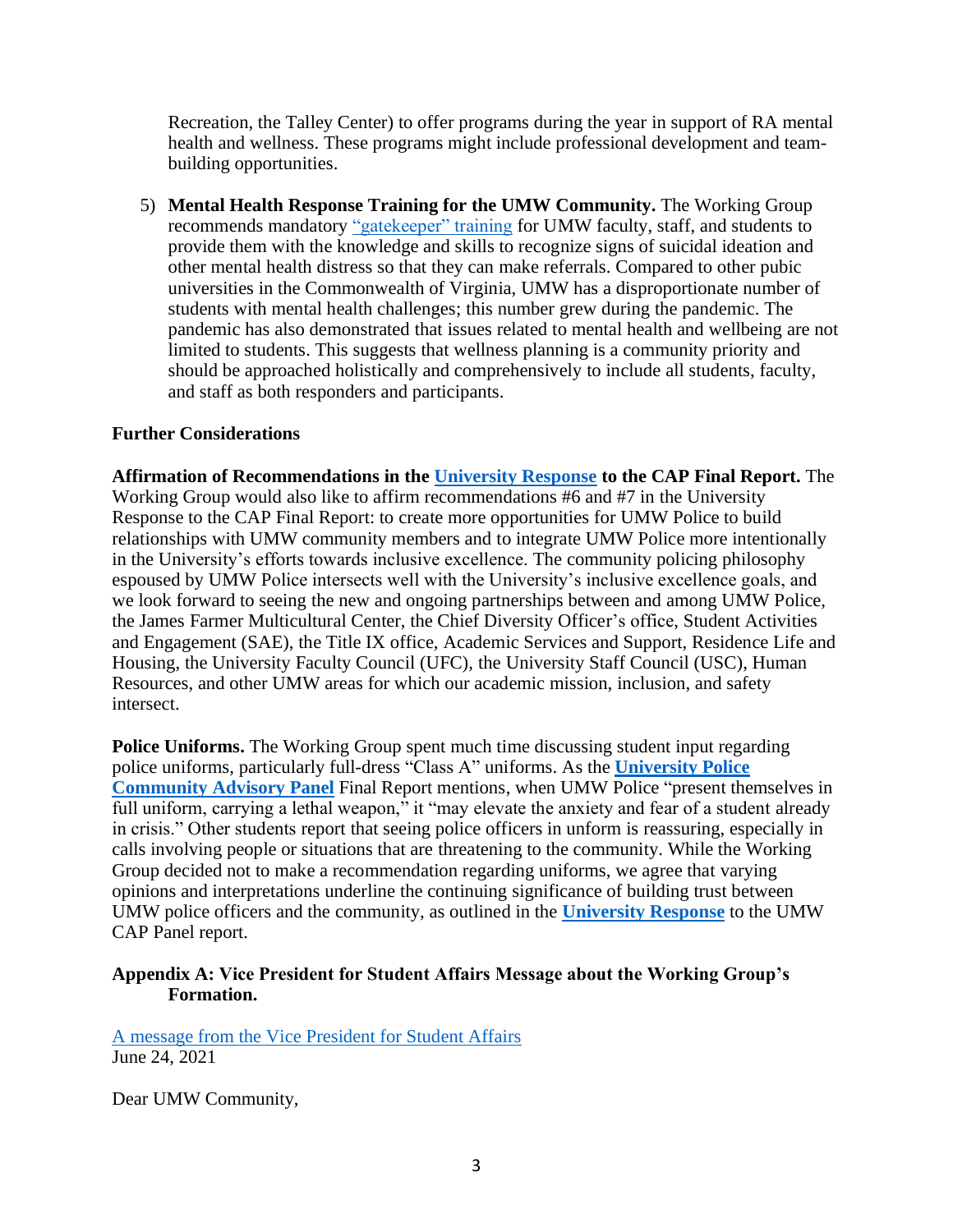On May 13, 2021, President Paino released his [response](https://www.umw.edu/president/presidential-committees/umw-police-community-advisory-panel/action-steps-to-reform-policing-at-umw/) to the report and recommendations of the [UMW Police Advisory Committee,](https://www.umw.edu/president/presidential-committees/umw-police-community-advisory-panel/) which met throughout the 2020-21 academic year.

Dr. Paino's recommendations included an evaluation of the University's mental health crisis response. Here is the specific recommendation:

*Restructure mental health crisis response. Dr. Juliette Landphair, Vice President for Student Affairs, and Dr. Tev Zukor, Director of the Talley Counseling Center, will form a working group that includes University Police, those on staff responsible for mental health crisis response, and interested students, to develop a timeline and plan for reform that might include:*

- *24/7 availability of clinical professionals for student support*
- *Changes in UMW Police protocols during a mental health crisis*
- *More Residence Life staff training and communication responsibilities to proactively inform students about student support options*

The working group has been established and includes the members below. In addition to gathering feedback from the community, we will be reviewing relevant data, including Campus Police Surveys, and University policies and protocols around crisis response.

We look forward to reporting out the results of our work in the fall. In the meantime, do not hesitate to email [me](mailto:jlandpha@umw.edu) or [Dr. Zukor](mailto:tzukor@umw.edu) with any questions or insights.

Sincerely,

Juliette Landphair, Ph.D. Vice President for Student Affairs

# **Appendix B: Members of the Mental Health Crisis Response Working Group**

The Mental Health Crisis Response Working Group Summer 2021 **Co-Chairs**

- Dr. Juliette Landphair, VP for Student Affairs
- Dr. Tev Zukor, Director of Talley Center

# **Members**

- Megan Brown, Area Coordinator Residence Life and Housing
- Alexandra Diviney, Class of 2022
- Lt. Bill Gill, UMW Police
- Vivian Hyatt, Class of 2022
- Sgt. Tegan Lewis, UMW Police
- Marissa Miller, Associated Coordinator Judicial Affairs
- Chris Porter, Director of Transfer and Off-Campus Student Services
- Cedric Rucker, Associate VP and Dean of Student Life
- Lueden Sheikhnureldin, Class of 2022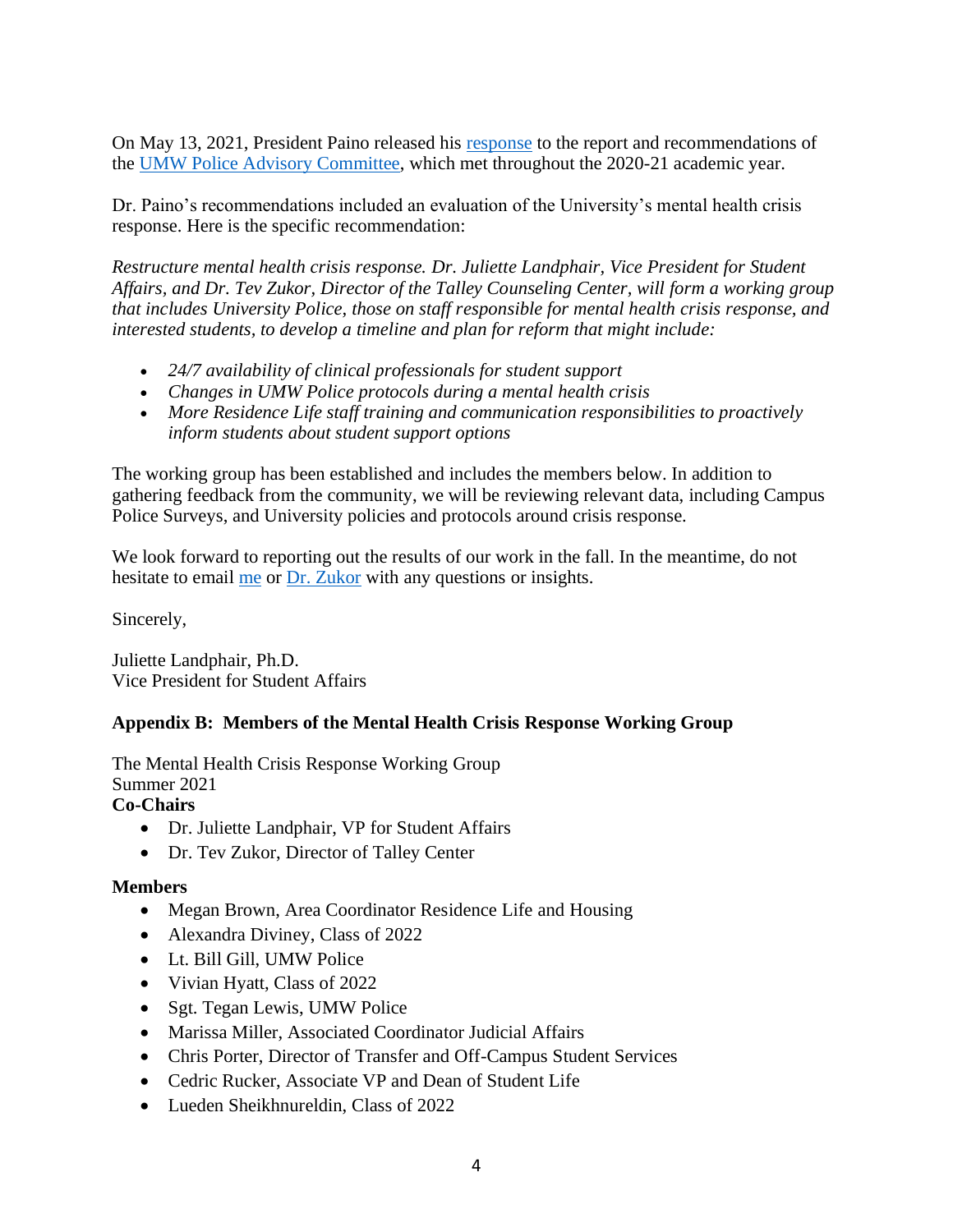#### **Appendix C: Relevant Excerpts from the UMW Community Advisory Panel (CAP) Final Report and Recommendations.**

## **Relevant Excerpts from the [UMW Police Community Advisory Panel \(CAP\) Final Report](http://www.umw.edu/president/wp-content/uploads/sites/37/2021/03/CAP-Final-Report-3.pdf)  [and Recommendations](http://www.umw.edu/president/wp-content/uploads/sites/37/2021/03/CAP-Final-Report-3.pdf)**

(page 7): There is agreement that reforming the University's mental health crisis response protocols is needed to require that mental health clinicians are (i) available to students 24/7 and (ii) are the primary responders in a mental health crisis, while using Campus Police in a supporting role.

(page 8): *Recommendation*: Restructure mental health crisis response to ensure that mental health clinicians are the primary responders and the Campus Police are in a supporting role in a mental health crisis.

(pages 25-26): *Mental Health Crisis Response*. Reforming mental health crisis response policies and procedures is an issue of common interest and agreement among the Campus Community and Campus Police. Both support using a mental health professional as the first to respond to a person experiencing a mental health crisis, not a Campus Police officer. As one Campus Survey student commenter stated: "I would call these police if someone stole my bike, and I trust they would intervene in a situation of danger. I would never call them for a mental health concern or, without other support, for a crime with a traumatized victim" (Campus Survey: Staff Comment). From the student perspective, the concern is multifaceted: (i) the perception is that Campus Police, as law enforcement professionals, are not adequately trained to respond to a mental health crisis (though all the officers have completed Crisis Intervention Team (CIT) training); (ii) Campus Police present themselves in full uniform, carrying a lethal weapon, which may elevate the anxiety and fear of a student already in crisis; and (iii) when Campus Police provide hospital transport, a student in crisis is placed in handcuffs and transported in a marked vehicle, adding to the stigma associated with mental health challenges. As one student noted: "One time I had a really bad panic attack late at night—I alerted my RA, and apparently the protocol is to call UMW PD. The individual officer was really nice, but I hated that that was the process. Having the police involved made me more anxious than I already was (it felt like I might get in trouble), and I could definitely see how their presence could escalate situations worse than mine." (Campus Survey: Student Comment). Dr. Zukor also expressed interest in developing an alternative paradigm for mental health crisis response at the University using a mental health professional as the primary responder, with Campus Police involved as a backup (personal communication, October 29, 2020). Developing this model would require that a clinician is available 24/7 (currently clinicians are not available after hours or on weekends) and likely additional training for Campus Police. In addition to developing a new crisis response model, Dr. Zukor would like students to have 24/7 access to counseling support. Dr. Zukor identified PROTOCALL as a potential service provider. The UMW NAACP report also identifies a possible solution for 24/7 crisis counseling: implementing a program similar to the Crisis Assistance Helping Out on the Streets (CAHOOTS) program in Eugene, Oregon. Given the consensus for reform, CAP urges the administration to formulate a plan for change that addresses the concerns and needs of the Campus Community.